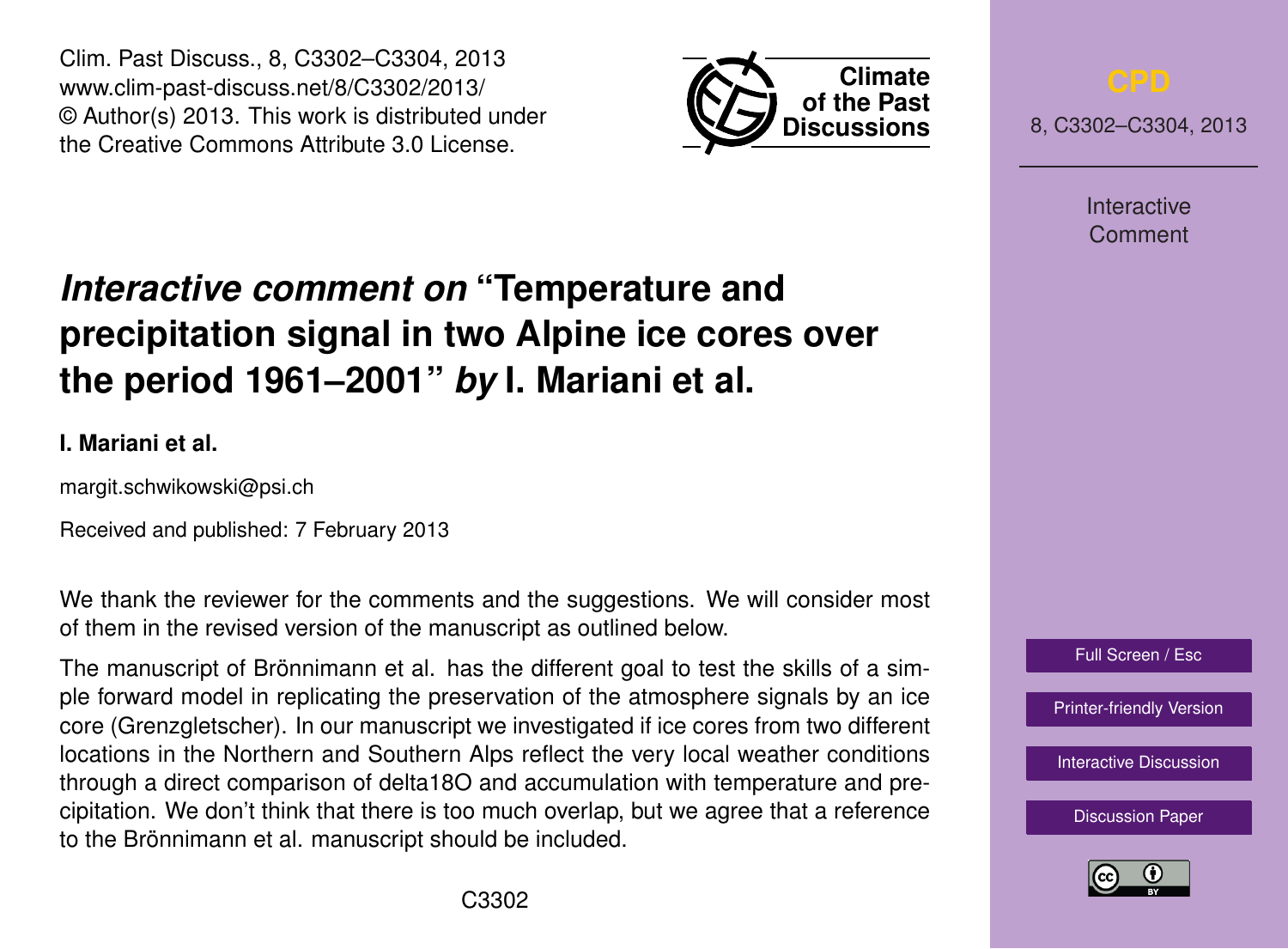1) We are not aware that there is any modeling study capable of resolving the small spatial scale differences we are looking at. Nevertheless we will mention what has been done so far in the revised manuscript. We agree that we have not covered the problem of summer melt on the delta18O (which is not significant) and we will add this in the revised version.

2) We chose the 20CR reanalysis dataset because of the higher spatial resolution with respect to the NCEP/NCAR R1, and ERA40 reanalyses. We did not use higher resolution products (MERRA, ERA-INTERIM, CFSR) because they go back to 1979 only, and we needed to cover the period 1961-2001. We will explain this in the revised version.

3) We agree with this comment and will describe the records in more detail in the revised manuscript.

4) We agree that we did not sufficiently explain how we established the age scale uncertainty. This was done empirically by identifying ambiguous annual layers between the reference horizons (Fiescherhorn 2000, 1977, 1963), (Grenzgletscher 1990, 1986, 1977, 1963). A comment will be added accordingly in the revised manuscript.

5) We will show temporal variations of the nearest weather stations in the revised version. We think that a more detailed study on subannual scale involving the difficult task of attributing seasons in the ice core record is out of scope of this manuscript.

6) We agree with the suggestion and will add this analysis in the revised version.

7) We agree with the referee and will implement this part.

8) and 9) We agree with the referee and will modify the figures accordingly.

10) We agree with the referee and will implement this part (see comment 5). The gap in Grenzgletscher, as explained in page 5871, L21-23, was due to a failure in the cooling system of the cold room and consequent melting of the corresponding ice core sections.

8, C3302–C3304, 2013

**Interactive** Comment



[Printer-friendly Version](http://www.clim-past-discuss.net/8/C3302/2013/cpd-8-C3302-2013-print.pdf)

[Interactive Discussion](http://www.clim-past-discuss.net/8/5867/2012/cpd-8-5867-2012-discussion.html)

[Discussion Paper](http://www.clim-past-discuss.net/8/5867/2012/cpd-8-5867-2012.pdf)